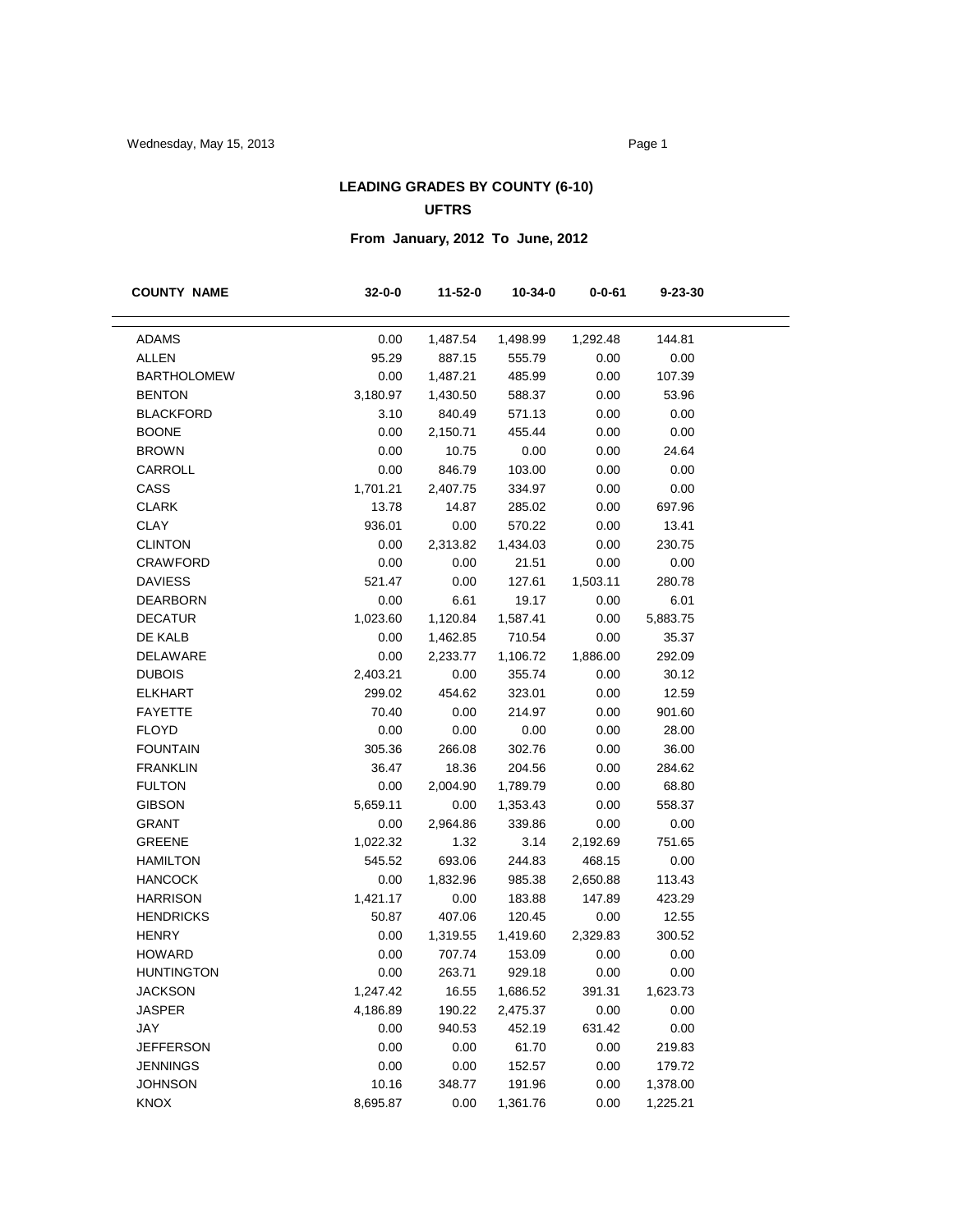## **LEADING GRADES BY COUNTY (6-10) UFTRS**

# **From January, 2012 To June, 2012**

| <b>COUNTY NAME</b>      | $32 - 0 - 0$ | 11-52-0  | 10-34-0  | $0 - 0 - 61$ | 9-23-30  |
|-------------------------|--------------|----------|----------|--------------|----------|
|                         |              |          |          |              |          |
| <b>KOSCIUSKO</b>        | 60.00        | 684.94   | 384.88   | 0.00         | 0.00     |
| LAGRANGE                | 0.00         | 397.77   | 753.75   | 0.00         | 0.00     |
| LAKE<br><b>LA PORTE</b> | 85.21        | 415.21   | 859.80   | 0.00         | 0.00     |
|                         | 2,002.12     | 363.28   | 542.81   | 0.00         | 166.95   |
| LAWRENCE                | 2,006.88     | 13.42    | 134.30   | 2,207.45     | 20.25    |
| <b>MADISON</b>          | 0.00         | 3,391.08 | 604.71   | 2,239.62     | 25.83    |
| <b>MARION</b>           | 0.00         | 0.98     | 0.00     | 0.00         | 0.00     |
| <b>MARSHALL</b>         | 0.00         | 1,166.86 | 505.76   | 0.00         | 0.00     |
| <b>MARTIN</b>           | 2,289.39     | 0.00     | 121.91   | 0.00         | 0.00     |
| <b>MIAMI</b>            | 589.00       | 1,838.73 | 234.37   | 0.00         | 0.00     |
| <b>MONROE</b>           | 8.96         | 0.00     | 3.79     | 0.00         | 0.00     |
| <b>MONTGOMERY</b>       | 6,779.23     | 32.51    | 2,261.05 | 0.00         | 47.45    |
| <b>MORGAN</b>           | 315.11       | 361.99   | 120.78   | 0.00         | 166.82   |
| <b>NEWTON</b>           | 1,269.04     | 640.08   | 1,854.38 | 0.00         | 0.00     |
| <b>NOBLE</b>            | 0.00         | 554.65   | 787.04   | 0.00         | 51.06    |
| OHIO                    | 0.00         | 0.00     | 24.27    | 0.00         | 24.65    |
| ORANGE                  | 49.76        | 0.00     | 13.50    | 0.00         | 0.00     |
| <b>OWEN</b>             | 126.18       | 0.00     | 13.24    | 0.00         | 26.02    |
| <b>PARKE</b>            | 0.00         | 0.00     | 767.95   | 0.00         | 53.61    |
| PERRY                   | 109.00       | 0.00     | 0.00     | 0.00         | 0.00     |
| <b>PIKE</b>             | 308.03       | 0.00     | 92.26    | 0.00         | 35.20    |
| <b>PORTER</b>           | 2,394.55     | 4,899.79 | 3,862.92 | 0.00         | 2,991.37 |
| <b>POSEY</b>            | 10,300.86    | 3.00     | 578.47   | 0.00         | 82.48    |
| <b>PULASKI</b>          | 229.61       | 2,522.73 | 1,424.31 | 0.00         | 0.00     |
| <b>PUTNAM</b>           | 3,010.50     | 38.42    | 330.15   | 0.00         | 9.30     |
| <b>RANDOLPH</b>         | 50.09        | 3,084.62 | 1,474.22 | 5,076.76     | 571.73   |
| <b>RIPLEY</b>           | 0.00         | 2.00     | 506.02   | 0.00         | 108.40   |
| <b>RUSH</b>             | 247.89       | 1,110.75 | 731.48   | 1,794.16     | 563.93   |
| <b>ST JOSEPH</b>        | 150.35       | 0.53     | 804.58   | 0.00         | 20.08    |
| <b>SCOTT</b>            | 0.00         | 26.32    | 37.66    | 0.00         | 43.47    |
| <b>SHELBY</b>           | 0.00         | 756.73   | 292.51   | 0.00         | 60.71    |
| <b>SPENCER</b>          | 1,063.30     | 100.65   | 469.37   | 0.00         | 153.48   |
| <b>STARKE</b>           | 1,182.48     | 247.49   | 809.33   | 1,922.66     | 0.00     |
| <b>STEUBEN</b>          | 1,186.40     | 337.37   | 650.48   | 0.00         | 0.00     |
| <b>SULLIVAN</b>         | 2,511.21     | 0.00     | 685.06   | 0.00         | 656.22   |
| SWITZERLAND             | 0.00         | 0.00     | 23.76    | 0.00         | 26.31    |
| <b>TIPPECANOE</b>       | 0.00         | 403.28   | 969.46   | 0.00         | 276.05   |
| <b>TIPTON</b>           | 0.00         | 1,432.63 | 540.02   | 0.00         | 0.00     |
| <b>UNION</b>            | 240.19       | 150.05   | 307.32   | 0.00         | 0.00     |
| VANDERBURGH             | 346.90       | 0.00     | 374.00   | 0.00         | 139.68   |
| <b>VERMILLION</b>       | 0.00         | 0.00     | 135.40   | 0.00         | 357.94   |
| <b>VIGO</b>             | 6.58         | 0.00     | 2.14     | 0.00         | 497.40   |